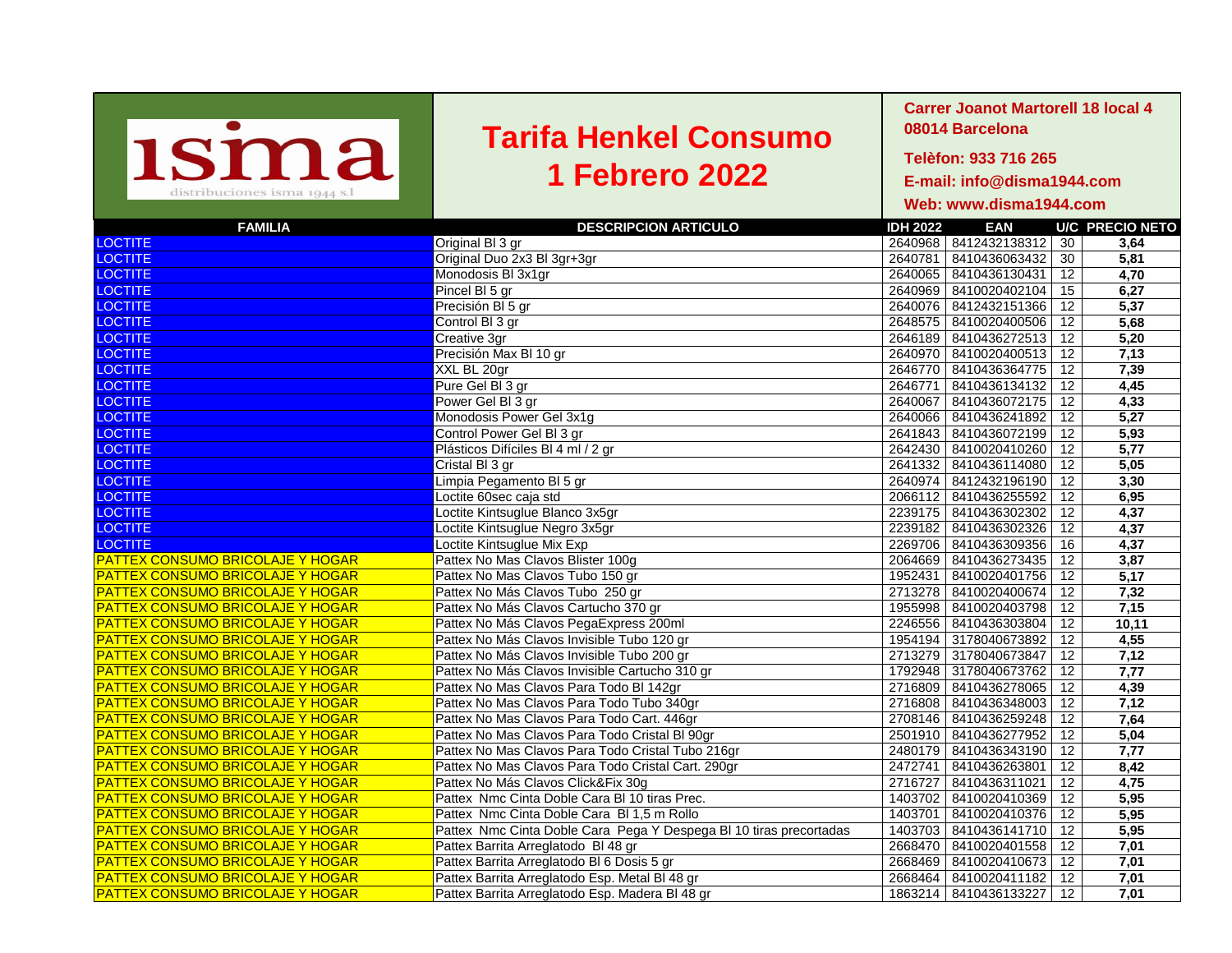| <b>PATTEX CONSUMO BRICOLAJE Y HOGAR</b> | Pattex 100% Botella BI 50 gr                       | 2716450 | 4015000420044              | 12      | 5,93 |
|-----------------------------------------|----------------------------------------------------|---------|----------------------------|---------|------|
| <b>PATTEX CONSUMO BRICOLAJE Y HOGAR</b> | Pattex Repair Extreme BI 8 gr                      |         | 2716451   8410436132992    | 12      | 4,05 |
| <b>PATTEX CONSUMO BRICOLAJE Y HOGAR</b> | Pattex Repair Extreme BI 20 gr                     |         | 2716546 8410020406485      | 12      | 7,22 |
| <b>PATTEX CONSUMO BRICOLAJE Y HOGAR</b> | Pattex Extreme Pro BI 22 ml                        | 1772721 | 8410020402395              | 12      | 7,46 |
| <b>PATTEX CONSUMO BRICOLAJE Y HOGAR</b> | Pattex Power Tape 50x25 m. Gris                    | 1669710 | 8004630888467              | 12      | 9,02 |
| <b>PATTEX CONSUMO BRICOLAJE Y HOGAR</b> | Pattex Power Tape 50x10 m. Gris                    | 1669712 | 8004630888443              | 12      | 5,77 |
| <b>PATTEX CONSUMO BRICOLAJE Y HOGAR</b> | Pattex Power Tape 50x10 m. Negro                   | 1669042 | 8004630889938              | 12      | 5,77 |
| <b>PATTEX CONSUMO BRICOLAJE Y HOGAR</b> | Pattex Power Tape BI 50x5 m. Gris                  | 1659547 | 8004630888429              | 12      | 4,07 |
| <b>PATTEX CONSUMO BRICOLAJE Y HOGAR</b> | Pattex Power Tape BI 50x5 m. Blanco                | 1658221 | 8004630888542              | 12      | 4,07 |
| <b>PATTEX CONSUMO BRICOLAJE Y HOGAR</b> | Pattex Power Tape BI 50x5 m Negro                  | 1658094 | 8004630888566              | 12      | 4,07 |
| <b>PATTEX CONSUMO BRICOLAJE Y HOGAR</b> | Pattex Especial Plásticos BI 30 gr                 | 1479384 | 8004630908110              | 6       | 1,33 |
| PATTEX CONSUMO BRICOLAJE Y HOGAR        | Pattex Especial Textil BI 20 gr                    | 1479394 | 8004630907816              | 6       | 1,33 |
| <b>PATTEX CONSUMO BRICOLAJE Y HOGAR</b> | Pattex Especial Calzado Bl 30 gr                   | 1479387 | 8004630908011              | 6       | 1,42 |
| <b>PATTEX CONSUMO BRICOLAJE Y HOGAR</b> | Pattex Cola Para Madera botella 75 gr              | 1419309 | 4015000414883              | 12      | 1,16 |
| <b>PATTEX CONSUMO BRICOLAJE Y HOGAR</b> | Pattex Cola Para Madera botella 250 gr             |         | 1419310   4015000414890    | 12      | 2,14 |
| <b>PATTEX CONSUMO BRICOLAJE Y HOGAR</b> | Pattex Cola Para Madera botella 750 gr             | 1419311 | 4015000414906              | 6       | 3,68 |
| <b>PATTEX CONSUMO BRICOLAJE Y HOGAR</b> | Pattex Cola De Contacto Bl 30 gr                   |         | 1419314   4015000414920    | 12      | 1,07 |
| <b>PATTEX CONSUMO BRICOLAJE Y HOGAR</b> | Pattex Cola De Contacto BI 50 gr.                  |         | 1419315 8004630892112      | 12      | 1,45 |
| PATTEX CONSUMO BRICOLAJE Y HOGAR        | Pattex Cola De Contacto Dispenser 50 gr            |         | 1419316 8004630889396      | 12      | 1,45 |
| PATTEX CONSUMO BRICOLAJE Y HOGAR        | Pattex Cola De Contacto Dispenser 125 gr           | 1419317 | 8004630889419              | 12      | 1,83 |
| <b>PATTEX CONSUMO BRICOLAJE Y HOGAR</b> | Pattex Contact Lata 250gr                          |         | 1731504 8410020401091      | 12      | 3,31 |
| PATTEX CONSUMO BRICOLAJE Y HOGAR        | Pattex Contact Lata 500gr                          |         | 1731217 8410020401107      | 12      | 5,05 |
| <b>PATTEX CONSUMO BRICOLAJE Y HOGAR</b> | Pattex Contact Lata 1L                             |         | 1731502 8410020401114      | 12      | 7,85 |
| <b>PATTEX CONSUMO BRICOLAJE Y HOGAR</b> | Pattex Transp. BI 50 gr                            |         | 1419320   8004630882854    | 12      | 1,54 |
| PATTEX CONSUMO BRICOLAJE Y HOGAR        | Pattex Transp. Dispenser 50 gr.                    | 1419321 | 8004630882946              | 12      | 1,54 |
| PATTEX CONSUMO BRICOLAJE Y HOGAR        | Pattex Transp. Dispenser 125 gr                    |         | 1419322 8004630882960      | 12      | 2,12 |
| PATTEX CONSUMO BRICOLAJE Y HOGAR        | Pattex Adventure Cinta Negra 20m                   |         | 2629549 8004630922819      | 8       | 6,83 |
| PATTEX CONSUMO BRICOLAJE Y HOGAR        | Pattex Adventure Cinta Gris 20m                    |         | 2629690 8004630922833      | 8       | 6,83 |
| PATTEX CONSUMO BRICOLAJE Y HOGAR        | Pattex Adventure Universal 50 gr                   |         | 2716815 8004630922116      | 6       | 5,70 |
| PATTEX CONSUMO BRICOLAJE Y HOGAR        | Pattex Adventure 1 Min Epoxy 11 ml                 |         | 2504150 8004630922130      |         | 4,27 |
| PATTEX CONSUMO BRICOLAJE Y HOGAR        | Pattex Adventure Cola Para Madera 225 gr           |         | 2550739 8004630922161      | 6       | 2,83 |
| <b>PATTEX CONSUMO BRICOLAJE Y HOGAR</b> |                                                    | 2556087 |                            | 6       | 7,85 |
| <b>PATTEX CONSUMO GAMA BAÑO SANO</b>    | Pattex Adventure Instantáneo 15gr                  |         | 8004630922222              | 8<br>12 | 5,38 |
| <b>PATTEX CONSUMO GAMA BAÑO SANO</b>    | Pattex Re-New 80gr<br>Pattex Re-New Cartucho 280ml |         | 2760635 8410436268721      |         |      |
|                                         |                                                    |         | 2589875   8410436365987    | 12      | 6,06 |
| <b>PATTEX CONSUMO GAMA BAÑO SANO</b>    | Pattex Baños y Cocinas Trans 280ml                 | 1965762 | 8410436253765              | 12      | 3,94 |
| <b>PATTEX CONSUMO GAMA BAÑO SANO</b>    | Pattex Baños y Cocinas Blanca 280ml                | 1965748 | 8410436253888              | 12      | 3,94 |
| <b>PATTEX CONSUMO GAMA BAÑO SANO</b>    | Pattex Baños y Cocinas wh. 50ml                    |         | 1965876 8410436254328      | 6       | 1,82 |
| <b>PATTEX CONSUMO GAMA BAÑO SANO</b>    | Pattex Baños y Cocinas trans. 50ml                 |         | 1974408 8410436255530      | 6       | 1,82 |
| <b>PATTEX CONSUMO GAMA BAÑO SANO</b>    | Pattex No Mas Moho 280 ml Blanco                   |         | 1994664 8410436258371      | 12      | 5,77 |
| <b>PATTEX CONSUMO GAMA BAÑO SANO</b>    | Pattex No Mas Moho 280 ml Trans                    |         | 1994668 8410436258395      | 12      | 5,77 |
| <b>PATTEX CONSUMO GAMA BAÑO SANO</b>    | Pattex No Mas Moho 50 ml Blanco                    |         | 2244937 8410436258333      | 6       | 2,93 |
| <b>PATTEX CONSUMO GAMA BAÑO SANO</b>    | Pattex No Mas Moho 50 ml Trans                     |         | 2244936 8410436258357      | 6       | 2,93 |
| <b>PATTEX CONSUMO GAMA BAÑO SANO</b>    | Baño Sano Spray Anti Moho 500 ml Blanco            |         | 1503813 8410020406966      | 10      | 3,76 |
| <b>PATTEX CONSUMO GAMA BAÑO SANO</b>    | Grietas Blanca 280ml                               |         | 1965803 8410436254281      | 12      | 3,44 |
| <b>PATTEX CONSUMO GAMA BAÑO SANO</b>    | Pattex Baño Cocina Blanca 280ml                    | 2645995 | 8410436384674              | 12      | 4,13 |
| <b>PATTEX CONSUMO GAMA BAÑO SANO</b>    | Pattex Baño Cocina Trans 280ml                     | 2645997 | 8410436380201              | 12      | 4,13 |
| <b>PATTEX CONSUMO GAMA BAÑO SANO</b>    | Pattex Baño Cocina Blanca 50ml                     |         | 2650473   8410436381260    | 12      | 2,69 |
| <b>PATTEX CONSUMO GAMA BAÑO SANO</b>    | Pattex Baño Cocina Trans 50ml                      |         | 2650474   8410436381284    | 12      | 2,69 |
| <b>PATTEX CONSUMO GAMA BAÑO SANO</b>    | Pattex Baño Cocina Blanca 100ml                    |         | 2669070   8410436383394    | 12      | 8,84 |
| <b>PATTEX CONSUMO GAMA BAÑO SANO</b>    | Pattex Baño Cocina Trans 100ml                     |         | 2646331   8410436380294    | 12      | 8,84 |
| <b>PATTEX CONSUMO GAMA BAÑO SANO</b>    | Pattex Exterior Blanca 280ml                       |         | 2646473 8410436380515   12 |         | 4,48 |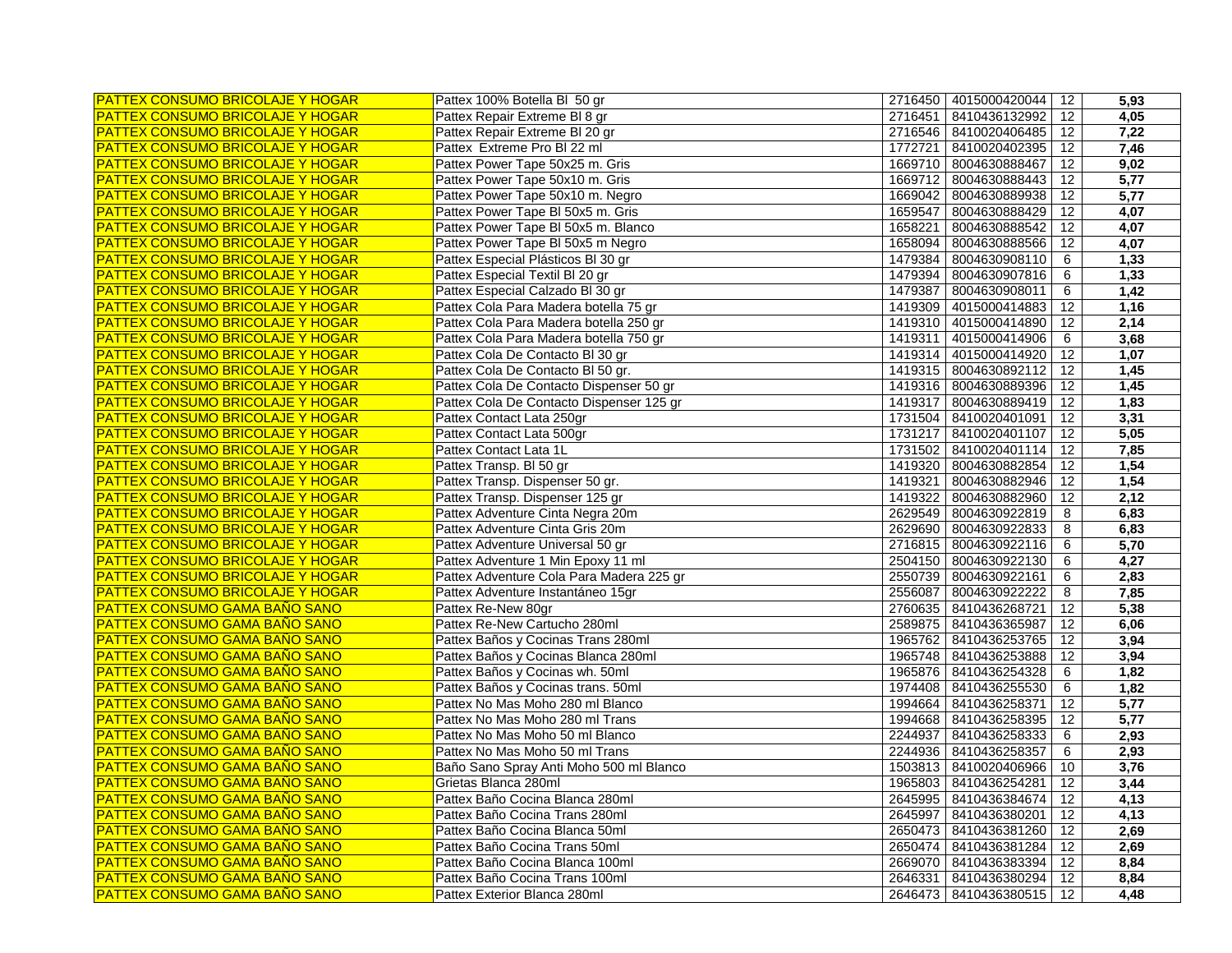| <b>PATTEX CONSUMO GAMA BAÑO SANO</b>    | Pattex Exterior Trans 280ml           | 2646471   8410436380492    | 12             | 4,48  |
|-----------------------------------------|---------------------------------------|----------------------------|----------------|-------|
| <b>PATTEX CONSUMO GAMA BAÑO SANO</b>    | Pattex Exterior Blanca 80ml           | 2649485 8410436381147   12 |                | 3,79  |
| <b>PATTEX CONSUMO GAMA BAÑO SANO</b>    | Pattex Exterior Trans 80ml            | 2649488 8410436381161   12 |                | 3,79  |
| <b>PATTEX CONSUMO GAMA BAÑO SANO</b>    | Pattex Interior Blanca 280ml          | 2646428   8410436380478    | 12             | 2,69  |
| <b>PATTEX CONSUMO GAMA BAÑO SANO</b>    | Barbacoas y Chimeneas Gris 500g       | 1969152 8410436254472      | 12             | 4,54  |
| PATTEX PROFESIONAL UNIVERSAL            | Pattex Nural-3 Tubo 22 ml             | 1854729 8410020402173      | 12             | 7,98  |
| PATTEX PROFESIONAL UNIVERSAL            | Pattex Nural-20 Tubo 22 ml            | 1771470   8410020043024    | 12             | 7,06  |
| PATTEX PROFESIONAL UNIVERSAL            | Pattex Nural-23 Tubo 22 ml            | 1753668   8410020042874    | 12             | 7,77  |
| PATTEX PROFESIONAL UNIVERSAL            | Pattex Nural-44 BI 20 gr              | 1755646   8410020043284    | 12             | 16,06 |
| PATTEX PROFESIONAL UNIVERSAL            | Pattex Nural-44 BI 3 gr               | 1755645 8410020043260      | 12             | 3,89  |
| PATTEX PROFESIONAL UNIVERSAL            | Pattex Nural-45 Bl 11gr               | 2117155 8410436283632      | 6              | 15,72 |
| PATTEX PROFESIONAL METAL                | Pattex Nural-21 BI 22 ml              | 2668490   8410020043079    | 12             | 7,68  |
| PATTEX PROFESIONAL METAL                | Pattex Nural-21 BI 120 ml             | 2668491<br>8410020043086   | 12             | 19,19 |
| PATTEX PROFESIONAL METAL                | Pattex Nural-21 1Kg.                  | 2668492   8410020043093    | 6              | 75,26 |
| PATTEX PROFESIONAL METAL                | Pattex Nural-27 BI 22 ml              | 1768322<br>8410020043123   | 12             | 8,21  |
| PATTEX PROFESIONAL METAL                | Pattex Nural-27 BI 120 ml             | 1768323   8410020043130    | 12             | 27,61 |
| PATTEX PROFESIONAL METAL                | Pattex Nural-30 Bl 140 gr             | 2550380 8410436378345      | 12             | 6,70  |
| PATTEX PROFESIONAL METAL                | Pattex Nural-34 50 gr bl              | 1770933   8410020043178    | 12             | 6,56  |
| PATTEX PROFESIONAL METAL                | Pattex Nural-34 700 gr Terrina        | 1770928 8410020043192      | $\overline{4}$ | 44,42 |
| PATTEX PROFESIONAL CONSTRUCCION         | Pattex Nural-43 Bl Barra 48 gr.       | 2668465   8410020402302    | 12             | 8,81  |
| PATTEX PROFESIONAL CONSTRUCCION         | Pattex Nural-10 Tubo 110 gr           | 2668466 8410020403224   12 |                | 10,72 |
| PATTEX PROFESIONAL CONSTRUCCION         | Pattex Nural-22 BI 22 ml              | 2475342 8410020402227      | 12             | 7,94  |
| PATTEX PROFESIONAL CONSTRUCCION         | Pattex Nural-26 BI 22 ml              | 1842189 8410020042942 12   |                | 7,98  |
| PATTEX PROFESIONAL CONSTRUCCION         | Pattex Nural-35 BI 50 gr              | 1816201 8410020043208 12   |                | 6,56  |
| PATTEX PROFESIONAL CONSTRUCCION         | Pattex Nural-36 Bl 48 gr              | 1842188   8410020402241    | 12             | 8,42  |
| PATTEX PROFESIONAL PORCELANA Y CERÁMICA | Pattex Nural 2 BI 50 gr               | 2668456   8410020405495    | 12             | 7,82  |
| PATTEX PROFESIONAL ROSCAS               | Pattex Nural-50 BI 10 ml              | 1758642 8410020042690      | 12             | 7,56  |
| PATTEX PROFESIONAL ROSCAS               | Pattex Nural-51 24 ml                 | 2625450   8410436373555    | 12             | 20,12 |
| PATTEX PROFESIONAL ROSCAS               | Pattex Nural-53 24 ml                 | 2625451 8410436373579      | 12             | 20,12 |
| PATTEX PROFESIONAL JUNTAS               | Pattex Nural-28 BI 40 ml              | 2716079 8410020042508      | 12             | 8,10  |
| PATTEX PROFESIONAL JUNTAS               | Pattex Nural-28 Estuche 40 ml         | 2716080 8410020042515      | 12             | 8,10  |
| PATTEX PROFESIONAL JUNTAS               | Pattex Nural-28 Estuche 75 ml         | 2716078 8410020042522      | 12             | 12,64 |
| PATTEX PROFESIONAL JUNTAS               | Pattex Nural-29 Estuche<br>140 gr     | 2550377<br>8410436378338   | 12             | 6,70  |
| PATTEX PROFESIONAL JUNTAS               | Pattex Nural-60 Estuche 40 ml         | 2716081<br>8410020042546   | 12             | 8,10  |
| PATTEX PROFESIONAL JUNTAS               | Pattex Nural-61 40 ml bl              | 1768321<br>8410020400827   | 12             | 8,50  |
| PATTEX PROFESIONAL JUNTAS               | Pattex Nural-61 Estuche 40 ml         | 1768357<br>8410020400810   | 12             | 8,10  |
| PATTEX PROFESIONAL JUNTAS               | Pattex Nural-62 100 ml                | 2330927<br>8410436316729   | 12             | 12,89 |
| PATTEX PROFESIONAL PLÁSTICOS            | Pattex Nural-92 BI 22 ml              | 1766697   8410020042928    | 12             | 7,94  |
| PATTEX PROFESIONAL AUTO                 | Pattex Nural-1 1,5 L (dosis 50L)      | 1839926 8410020042775      | 6              | 51,11 |
| PATTEX PROFESIONAL AUTO                 | Pattex Nural-1 240 ml (dosis 10L)     | 1839810 8410020042768   12 |                | 10,69 |
| PATTEX PROFESIONAL AUTO                 | Pattex Nural-5 BI 0,5 ml              | 1855531 8410020402357      | 12             | 7,88  |
| PATTEX PROFESIONAL AUTO                 | Pattex Nural-25 BI 22 ml              | 1769654 8410020042973 12   |                | 7,68  |
| PATTEX PROFESIONAL AUTO                 | Pattex Nural-70 dosis 8 L             | 1771539 8410020042713      | 12             | 10,99 |
| PATTEX PROFESIONAL AUTO                 | Pattex Nural-70 dosis 8 A 12 L        | 1771727   8410020042720    | 12             | 13,89 |
| PATTEX PROFESIONAL AUTO                 | Pattex Nural-70 dosis 12 A 30 L       | 1771547   8410020042744    | 12             | 20,94 |
| PATTEX PROFESIONAL AUTO                 | Pattex Nural-70 dosis 30 A 50 L       | 1771549 8410020042751      | 12             | 27,53 |
| PATTEX PROFESIONAL AUTO                 | Pattex Nural-1001 150 ml              | 1842184 8410020043321      | 12             | 8,04  |
| PATTEX PROFESIONAL AUTO                 | Pattex Nural-5000 300 ml              | 2716423 8410020042805      | 12             | 18,15 |
| PATTEX PROFESIONAL AUTO                 | Ptx Nural 200 DIE 300ml (12)          | 2283793   8410436310208    | 12             | 9,33  |
| PATTEX PROFESIONAL AUTO                 | Ptx Nural 200 GAS 300ml (12)          | 2283837 8410436308984 72   |                | 9,33  |
| PATTEX PROFESIONAL MONTAJE              | Pattex PI600 Montafix Cartucho 300 ml | 884620 3178040641716 12    |                | 5,49  |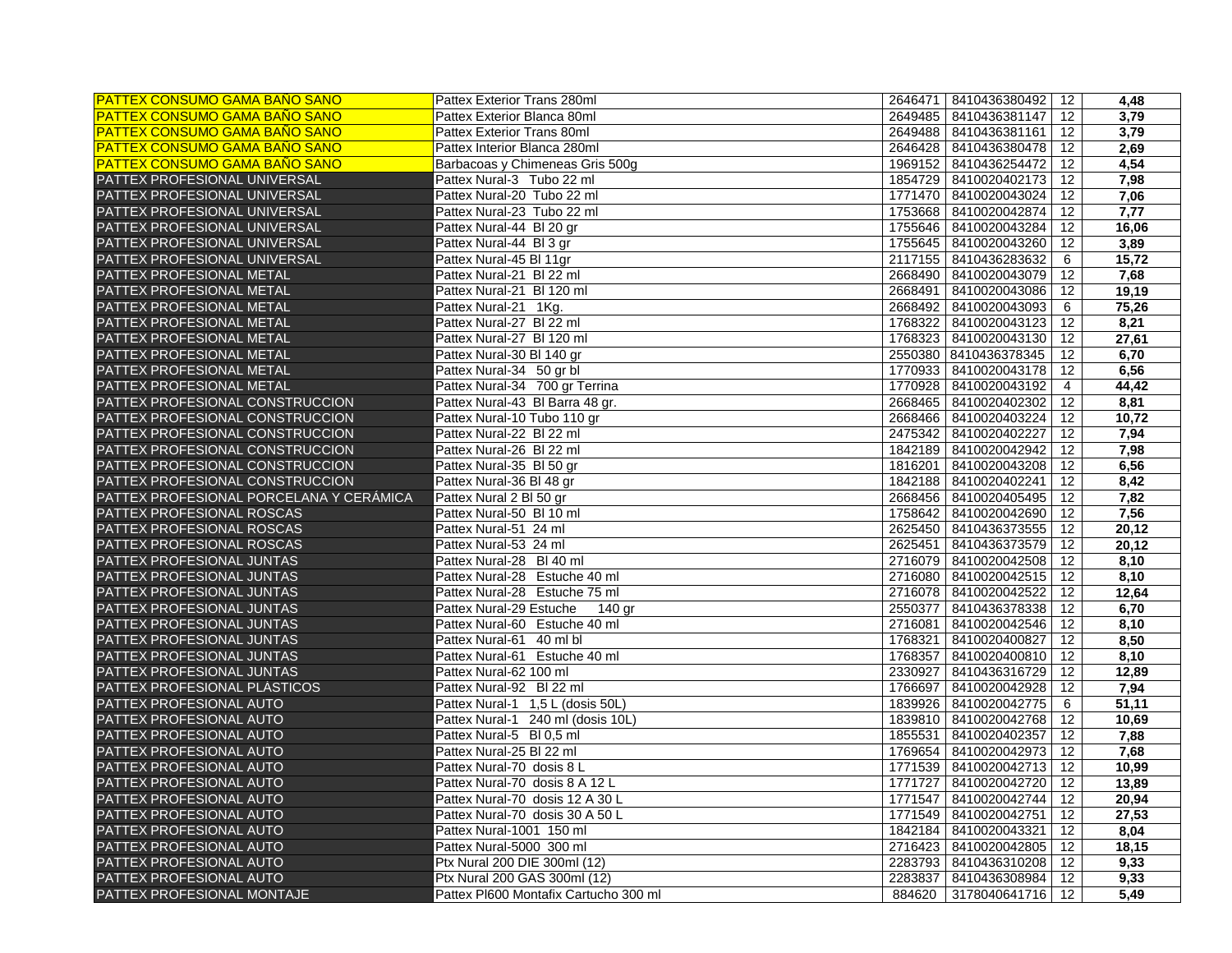| PATTEX PROFESIONAL MONTAJE            | Pattex Montafix PI600 BI 75 gr                                  |         | 1252663 8410436102292   | 12 | 4,05  |
|---------------------------------------|-----------------------------------------------------------------|---------|-------------------------|----|-------|
| PATTEX PROFESIONAL MONTAJE            | Pattex PL Premium wh 460g                                       |         | 2708154   8410436248969 | 12 | 6,12  |
| PATTEX PROFESIONAL SP101 SELLA PEGA   | SP 101 Cart. 280 ml Fungicida - Blanco                          | 2496061 | 8410436092845           | 12 | 7,78  |
| PATTEX PROFESIONAL SP101 SELLA PEGA   | SP 101 Cart. 280 ml - Gris                                      | 2496062 | 8410020407376           | 12 | 7,78  |
| PATTEX PROFESIONAL SP101 SELLA PEGA   | SP 101 Cart. 280 ml - Negro                                     | 2496371 | 8410020407406           | 12 | 7,78  |
| PATTEX PROFESIONAL SP101 SELLA PEGA   | SP 101 Cart. 280 ml - Marrón                                    |         | 2496063   8410020407390 | 12 | 7,78  |
| PATTEX PROFESIONAL SP101 SELLA PEGA   | SP 101 Sanitary Cart. 280 ml - Blanco                           |         | 2561035   8410436356411 | 12 | 8,56  |
| PATTEX PROFESIONAL SP101 SELLA PEGA   | SP 101 Bolsa 600 ml - Blanco                                    |         | 2026556 8410020407642   | 20 | 13,91 |
| PATTEX PROFESIONAL SP101 SELLA PEGA   | SP 101 Bolsa 600 ml - Gris                                      |         | 2026555   8410020407659 | 20 | 13,91 |
| PATTEX PROFESIONAL SP101 INSTANT TACK | SP Instant Tack 280ml - Blanco                                  |         | 2690764   4015000426473 | 12 | 8,50  |
| PATTEX PROFESIONAL SP101 INSTANT TACK | SP Instant Tack 280ml - Gris                                    |         | 1868053 4015000426480   | 12 | 8,50  |
| PATTEX PROFESIONAL SP101 INSTANT TACK | SP Instant Tack 280ml - Negro                                   |         | 2708018   4015000426466 | 12 | 8,50  |
| PATTEX PROFESIONAL SP101 INSTANT TACK | SP Instant Tack 280ml - Marrón                                  |         | 2708019   4015000426497 | 12 | 8,50  |
| PATTEX PROFESIONAL SP Trans           | SP Trans Cart. 280 ml - Transparente                            |         | 2496372 8410436326780   | 12 | 8,96  |
| PATTEX PROFESIONAL SP101 ESPUMA       | SP101 Espuma Blanco 750ml                                       |         | 1859889 8410436238274   | 12 | 9,26  |
| PATTEX PROFESIONAL 2X2                | 2X2 Mortero Adhesivo Gris 750ml                                 |         | 2011024 8004630916733   | 12 | 10,21 |
| PATTEX PROFESIONAL GAMA NEUTRA        | SL 650 Ventanas y Juntas Cart. 300 ml - Translúcido             |         | 2797668 8410020404528   | 25 | 4,60  |
| PATTEX PROFESIONAL GAMA NEUTRA        | SL 650 Ventanas y Juntas Cart. 300 ml - Blanco Ral 9016         |         | 2159008 8410020404535   | 25 | 4,60  |
| PATTEX PROFESIONAL GAMA NEUTRA        | SL 650 Ventanas y Juntas Cart. 300 ml - Negro Ral 9004          |         | 2159012 8410020404566   | 25 | 4,60  |
| PATTEX PROFESIONAL GAMA NEUTRA        | SL 650 Ventanas y Juntas Cart. 300 ml - Plata                   |         | 2161378 8410020407802   | 25 | 4,60  |
| PATTEX PROFESIONAL GAMA NEUTRA        | SL 650 Ventanas y Juntas Cart. 300 ml - Gris                    |         | 2158995 8410020404573   | 25 | 4,60  |
| PATTEX PROFESIONAL GAMA NEUTRA        | SL 650 Ventanas y Juntas Cart. 300 ml - Gris Ral 7011           | 2159001 | 8410020404580           | 25 | 4,60  |
| PATTEX PROFESIONAL GAMA NEUTRA        | SL 650 Ventanas y Juntas Cart. 300 ml - Gris Ral 9007           |         | 2162604 8410020404597   | 25 | 4,60  |
| PATTEX PROFESIONAL GAMA NEUTRA        | SL 650 Ventanas y Juntas Cart. 300 ml - Gris Ral 7016           |         | 2158984 8410020408724   | 25 | 4,60  |
| PATTEX PROFESIONAL GAMA NEUTRA        | SL 650 Ventanas y Juntas Cart. 300 ml - Gris Ral 7022           |         | 2158989 8410020404603   | 25 | 4,60  |
| PATTEX PROFESIONAL GAMA NEUTRA        | SL 650 Ventanas y Juntas Cart. 300 ml - Grafito Metalizado      |         | 1538809   8410436081290 | 25 | 4,60  |
| PATTEX PROFESIONAL GAMA NEUTRA        | SL 650 Ventanas y Juntas Cart. 300 ml - Bronce                  |         | 2159002 8410020404610   | 25 | 4,60  |
| PATTEX PROFESIONAL GAMA NEUTRA        | SL 650 Ventanas y Juntas Cart. 300 ml - Inox                    |         | 2161379 8410020404627   | 25 | 4,60  |
| PATTEX PROFESIONAL GAMA NEUTRA        | SL 650 Ventanas y Juntas Cart. 300 ml - Marron Ral 8007         |         | 2159007 8410020404658   | 25 | 4,60  |
| PATTEX PROFESIONAL GAMA NEUTRA        | SL 650 Ventanas y Juntas Cart. 300 ml - Marron Ral 8017         |         | 2158997 8410020407772   | 25 | 4,60  |
| PATTEX PROFESIONAL GAMA NEUTRA        | SL 650 Ventanas y Juntas Cart. 300 ml - Marron Ral 8019         |         | 2162607 8410436078771   | 25 | 4,60  |
| PATTEX PROFESIONAL GAMA NEUTRA        | SL 650 Ventanas y Juntas Cart. 300 ml - Marron Ral 8014         |         | 2158994 8410020404665   | 25 | 4,60  |
| PATTEX PROFESIONAL GAMA NEUTRA        | SL 650 Ventanas y Juntas Cart. 300 ml - Burdeos Ral 3005        | 2162602 | 8410020404672           | 25 | 4,60  |
| PATTEX PROFESIONAL GAMA NEUTRA        | SL 650 Ventanas y Juntas Cart. 300 ml - Crema Ral 1015          |         | 2161383 8410020404689   | 25 | 4,60  |
| PATTEX PROFESIONAL GAMA NEUTRA        | SL 650 Ventanas y Juntas Cart. 300 ml - Crema Ral 1013          |         | 2162599 8410020409844   | 25 | 4,60  |
| PATTEX PROFESIONAL GAMA NEUTRA        | SL 650 Ventanas y Juntas Cart. 300 ml - Verde Ral 6005          |         | 2162600 8410020404719   | 25 | 4,60  |
| PATTEX PROFESIONAL GAMA NEUTRA        | SL 650 Ventanas y Juntas Cart. 300 ml - Verde Ral 6009          |         | 2161380 8410020404726   | 25 | 4,60  |
| PATTEX PROFESIONAL GAMA NEUTRA        | SL 650 Ventanas y Juntas Cart. 300 ml - Roble Oscuro            |         | 2162601 8410020410239   | 25 | 4,60  |
| PATTEX PROFESIONAL GAMA NEUTRA        | SL 650 Ventanas y Juntas Cart. 300 ml - Roble                   |         | 2162609 8410436106207   | 25 | 4,60  |
| PATTEX PROFESIONAL GAMA NEUTRA        | SL 650 Ventanas y Juntas Cart. 300 ml - Sapeli                  |         | 1533686 8410436106221   | 25 | 4,60  |
| PATTEX PROFESIONAL GAMA NEUTRA        | SL 650 Ventanas y Juntas Cart. 300 ml - Cerezo                  |         | 2158454 8410436106108   | 25 | 4,60  |
| PATTEX PROFESIONAL GAMA NEUTRA        | SL 620 Ventanas y Construcción Cart. 300 ml - Translúcido       |         | 2797669 8004630904730   | 25 | 4,16  |
| PATTEX PROFESIONAL GAMA NEUTRA        | SL 620 Ventanas y Construcción Cart. 300 ml - Blanco Ral 9016   |         | 2784473 8004630904617   | 25 | 4,16  |
| PATTEX PROFESIONAL GAMA NEUTRA        | SL 620 Ventanas y Construcción Cart. 300 ml - Negro Ral 9004    | 2784472 | 8004630904761           | 12 | 4,16  |
| PATTEX PROFESIONAL GAMA NEUTRA        | SL 620 Ventanas y Construcción Cart. 300 ml - Gris              | 2158982 | 8410020408786           | 12 | 4,16  |
| PATTEX PROFESIONAL GAMA NEUTRA        | SL 620 Ventanas y Construcción Cart. 300 ml - Gris Ral 7022     |         | 2111752 8410436118927   | 12 | 4,16  |
| PATTEX PROFESIONAL GAMA NEUTRA        | SL 620 Ventanas y Construcción Cart. 300 ml - Gris Ral 7011     |         | 1534290 8410436110822   | 12 | 4,16  |
| PATTEX PROFESIONAL GAMA NEUTRA        | SL 620 Ventanas y Construcción Cart. 300 ml - Gris Ral 7016     |         | 2161381   8410436110839 | 12 | 4,16  |
| PATTEX PROFESIONAL GAMA NEUTRA        | SL 620 Ventanas y Construcción Cart. 300 ml - Aluminio Ral 9006 | 2784471 | 8004630904785           | 12 | 4,16  |
| PATTEX PROFESIONAL GAMA NEUTRA        | SL 620 Ventanas y Construcción Cart. 300 ml - Marrón Ral 8014   |         | 2784450   8004630904655 | 12 | 4,16  |
| PATTEX PROFESIONAL GAMA NEUTRA        | SL 618 Espejos Cart. 300 ml - Blanco                            |         | 2784475   8410020404924 | 25 | 8,66  |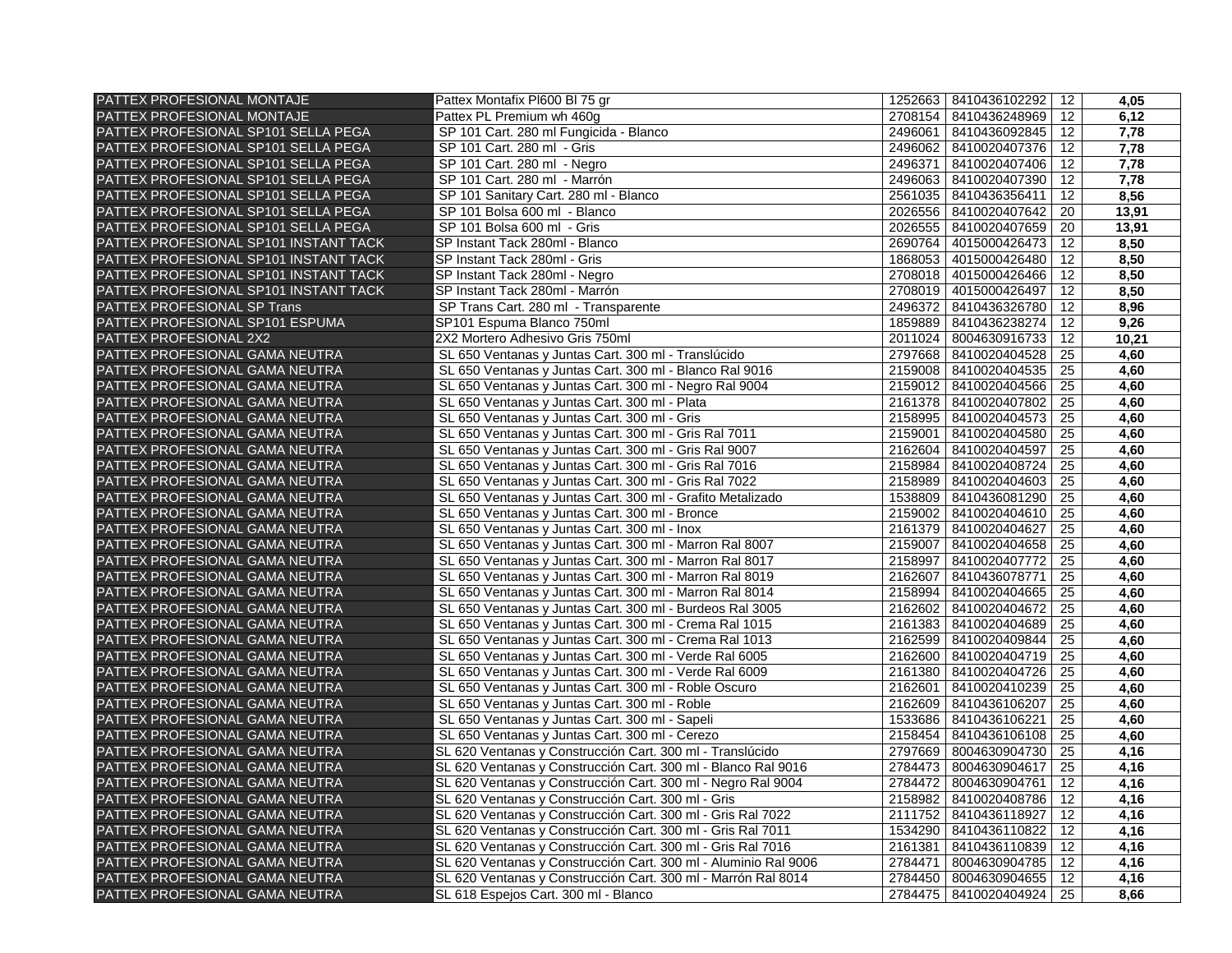| PATTEX PROFESIONAL GAMA NEUTRA      | SL 618 Espejos Cart. 300 ml - Gris                      |         | 2784476   8410020404931 | 25             | 8,66  |
|-------------------------------------|---------------------------------------------------------|---------|-------------------------|----------------|-------|
| PATTEX PROFESIONAL GAMA NEUTRA      | SL 618 Espejos Cart. 300 ml - Transparente              | 2784474 | 8004630904860 25        |                | 8,66  |
| PATTEX PROFESIONAL GAMA NEUTRA      | SL 690 Acristalamiento Estructural 300 ml - Negro       | 1534281 | 8410020404801 25        |                | 8,63  |
| PATTEX PROFESIONAL GAMA ÁCIDA       | SL 500 Multiusos Cart. 300 ml - Translúcido             | 1536085 | 8004630903825           | 25             | 3,41  |
| PATTEX PROFESIONAL GAMA ÁCIDA       | SL 500 Multiusos Cart. 300 ml - Blanco                  | 1536086 | 8004630903849           | 25             | 3,41  |
| PATTEX PROFESIONAL GAMA ÁCIDA       | SL 500 Multiusos Cart. 300 ml - Negro                   | 1536081 | 8004630903740           | 12             | 3,41  |
| PATTEX PROFESIONAL GAMA ÁCIDA       | SL 500 Multiusos Cart. 300 ml - Aluminio                | 1533677 | 8410020404214           | 12             | 3,41  |
| PATTEX PROFESIONAL GAMA ÁCIDA       | SL 500 Multiusos Cart. 300 ml - Gris                    | 1536083 | 8004630903788           | 12             | 3,41  |
| PATTEX PROFESIONAL GAMA ÁCIDA       | SL 500 Multiusos Cart. 300 ml - Bronce                  | 1533676 | 8410020404207           | 12             | 3,41  |
| PATTEX PROFESIONAL GAMA ÁCIDA       | SL 502 Sanitaria Cart. 300 ml - Transparente            | 1713054 | 8410436214131           | 25             | 4,09  |
| PATTEX PROFESIONAL GAMA ÁCIDA       | SL 502 Sanitaria Cart. 300 ml - Blanco Ral 9016         | 1713067 | 8410436214148           | 25             | 4,09  |
| PATTEX PROFESIONAL GAMA ÁCIDA       | SL 509 Alta temperatura Cart. 300 ml - Rojo Óxido       | 2716256 | 8004630904303           | 12             | 7,69  |
| PATTEX PROFESIONAL GAMA ÁCIDA       | SL 509 Alta temperatura Cart. 300 ml - Negro            | 2716255 | 8410020404900           | 12             | 7,69  |
| PATTEX PROFESIONAL GAMA ÁCIDA       | SL 530 Mármol Cart. 300 ml - Translúcido                | 1701057 | 8410020407222           | 25             | 6,17  |
| PATTEX PROFESIONAL GAMA ÁCIDA       | Silicon 5 Universal Cart. 280 ml - Transparente         | 2716250 | 8004630903597           | 25             | 2,59  |
| PATTEX PROFESIONAL GAMA ÁCIDA       | Silicon 5 Universal Cart. 280 ml - Blanco               | 1534266 | 8004630903610           | 25             | 2,59  |
| PATTEX PROFESIONAL GAMA ACRÍLICA    | AC 401 Juntas y Grietas Cart. 300 ml - Blanco           | 1536073 | 8004630903658           | 25             | 3,24  |
| PATTEX PROFESIONAL GAMA ACRÍLICA    | Acril 1 Paredes y grietas Cart 300 ml - Blanco          | 1536078 | 4015000407328           | 25             | 2,18  |
| PATTEX PROFESIONAL GAMA ACRÍLICA    | Acril 1 Paredes y grietas Cart 300 ml - Blanco Ral 9003 | 1534298 | 8410020404269           | 25             | 2,18  |
| PATTEX PROFESIONAL GAMA ACRÍLICA    | Acril 1 Paredes y grietas Cart 300 ml - Gris            | 1536077 | 4015000407311           | 25             | 2,18  |
| PATTEX PROFESIONAL GAMA MADERA      | AC 411 Madera Cart. 300 ml - Roble                      | 1860127 | 8410436238298           | 12             | 3,77  |
| PATTEX PROFESIONAL GAMA MADERA      | AC 411 Madera Cart. 300 ml - Sapeli                     |         | 1611912 8004630910489   | 12             | 3,77  |
| PATTEX PROFESIONAL GAMA MADERA      | AC 411 Madera Cart. 300 ml - Haya                       | 1611914 | 8004630910427           | 12             | 3,77  |
| PATTEX PROFESIONAL GAMA MADERA      | AC 411 Madera Cart. 300 ml - Pino                       | 1611913 | 8004630910465           | 12             | 3,77  |
| PATTEX PROFESIONAL GAMA POLIURETANO | PU 298 Construcción Cart. 300 ml - Blanco               | 2683107 | 8410020409967           | 25             | 6,68  |
| PATTEX PROFESIONAL GAMA POLIURETANO | PU 298 Construcción Cart. 300 ml - Gris                 | 2708090 | 8410020409974           | 25             | 6,68  |
| PATTEX PROFESIONAL GAMA POLIURETANO | PU 298 Construcción Cart. 300 ml - Marrón               | 2708088 | 8410020409981           | 25             | 6,68  |
| PATTEX PROFESIONAL GAMA POLIURETANO | PU 298 Construcción Cart. 300 ml - Negro                | 2708091 | 8410020409998           | 25             | 6,68  |
| PATTEX PROFESIONAL Gama Refractaria | RF 999 Chimeneas y Estufas Cart. 300 ml - Negro         | 1525601 | 8410020407215           | 12             | 5,86  |
| PATTEX PROFESIONAL GAMA ESPUMA PU   | Espuma PU PF100 Universal Manual 750 ml                 | 1540587 | 8000053131517           | 12             | 9,71  |
| PATTEX PROFESIONAL GAMA ESPUMA PU   | Espuma PU PF 100 Universal Pistola 750 ml               | 1540588 | 8004630890996           | 12             | 10,88 |
| PATTEX PROFESIONAL GAMA ESPUMA PU   | FR 77 PU Espuma PU EI 24 Manual 750 ml                  | 1540585 | 8004630902316           | 12             | 19,22 |
| PATTEX PROFESIONAL GAMA ESPUMA PU   | FR 77 PU Espuma PU EI 24 Pistola 750 ml                 | 1540622 | 8410436038287           | 12             | 19,89 |
| PATTEX PROFESIONAL GAMA ESPUMA PU   | PS 50 Limpiador Espuma PU Aerosol 500 ml                | 1541172 | 8000053133948           | 12             | 10,35 |
| PATTEX PROFESIONAL COMPLEMENTOS     | Pistola C-9 Profesional                                 | 481764  | 4008182080687           | 6              | 15,45 |
| <b>TANGIT</b>                       | Adhesivo PVC Tubo125 gr                                 | 402984  | 4015000785983           | 72             | 4,93  |
| <b>TANGIT</b>                       | Adhesivo PVC Lata 500 gr                                | 415903  | 8410020004070           | 12             | 15,15 |
| <b>TANGIT</b>                       | Adhesivo PVC Lata 1Kg                                   | 420283  | 4015000095334           | 12             | 26,11 |
| <b>TANGIT</b>                       | Adhesivo PVC con pincel Lata 250 gr                     | 34949   | 8410020004063           | 12             | 9,60  |
| <b>TANGIT</b>                       | Adhesivo PVC con pincel Lata 500 gr                     | 298585  | 8410020009761           | 12             | 15,66 |
| <b>TANGIT</b>                       | Adhesivo PVC con pincel Lata 1 Kg                       | 420286  | 4015000094917           | 12             | 26,52 |
| <b>TANGIT</b>                       | Uni-lock Envase 160 m                                   | 2055959 | 84196729                | 20             | 13,00 |
| <b>TANGIT</b>                       | Uni-lock Envase 80 m                                    | 2055958 | 84196200                | 20             | 8,10  |
| <b>TANGIT</b>                       | Metalock Envase 50 ml                                   | 2117177 | 84195357                | 12             | 23,09 |
| <b>TANGIT</b>                       | Plasticlock Tubo 100 ml                                 | 2073766 | 3178040316256           | 12             | 12,60 |
| <b>TANGIT</b>                       | Limpiador Lata 0,5 L                                    | 2136207 | 8410436288149           | 24             | 9,24  |
| <b>TANGIT</b>                       | Limpiador Lata 1 L                                      | 2136315 | 8410436288408           | 12             | 15,93 |
| <b>TANGIT</b>                       | Masilla Reparadora 110 gr                               | 2668489 | 8410436245135           | 12             | 11,02 |
| <b>TANGIT</b>                       | Tangit Fix-It 3m                                        | 2198905 | 8410436306997           | 8              | 7,44  |
| <b>RUBSON</b>                       | Silicona Líquida AquaBlock 1Kg Negra                    |         | 2716391   8410436244145 | 4              | 17,71 |
| <b>RUBSON</b>                       | Silicona Líquida AquaBlock 5Kg Negra                    |         | 2716144   8410436080453 | $\overline{2}$ | 70,99 |